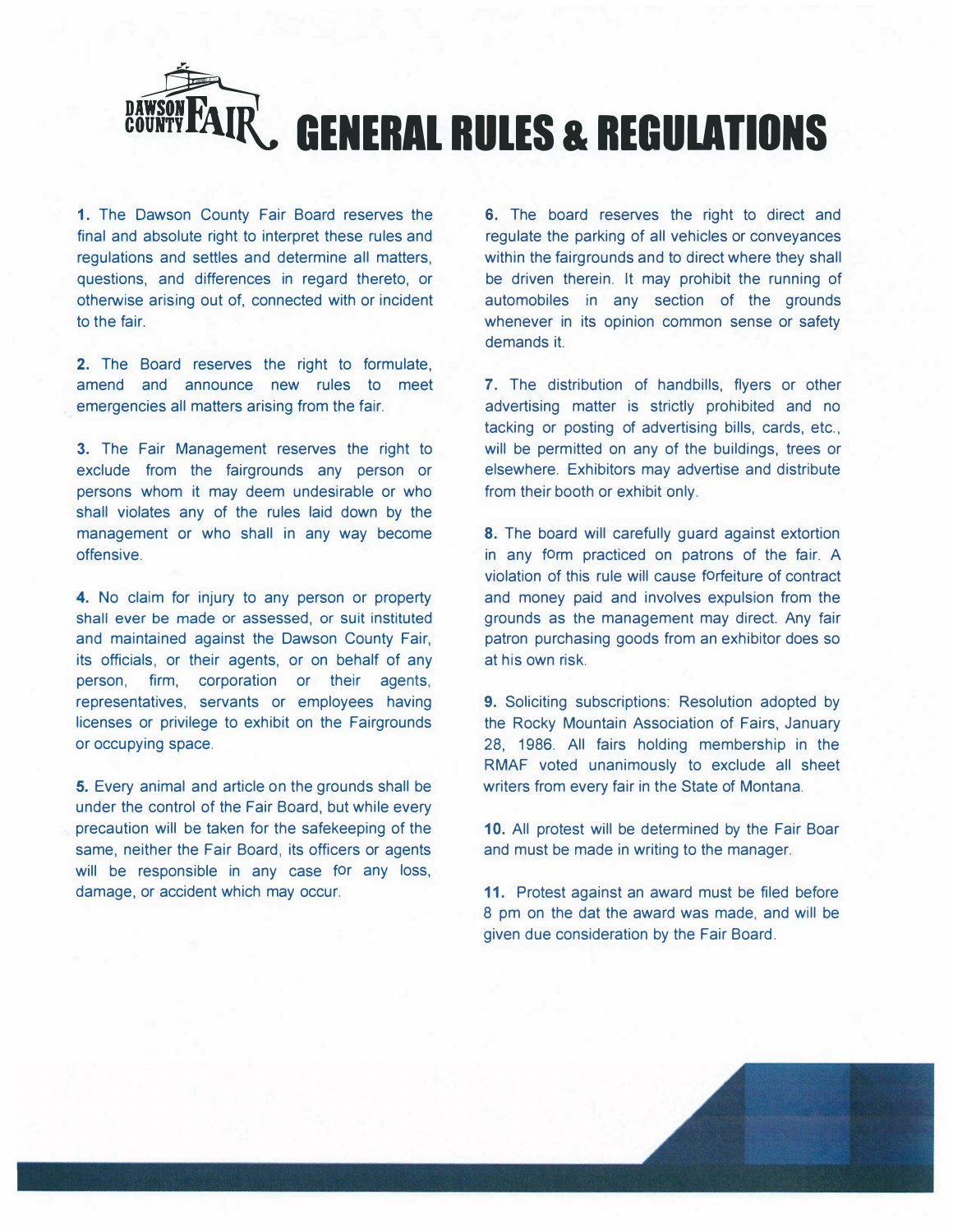

# **Rules & Guidelines tor Entering Exhibits**

1. Note individual department sections for any special rules pertaining to that department.

2. The Dawson County Fair will not be liable for any lost or damaged exhibits.

3. Fair management reserves the right to reject any exhibit or display if deemed inappropriate.

4. Static exhibits may be entered in the Dawson County Fair only once. Exhibits entered in prior Dawson County Fairs will not be accepted.

5. All exhibits must be prepared/grown by the exhibitor since the conclusion of the 2018 Dawson County Fair. >>>Photographs must have been taken within the last 3 years.

6. No exhibitor will be given more than one premium on any one entry.

7. Only *one* entry in any one lot by any one exhibitor.

8. An entry cannot be entered in "Any item not listed" if already entered under another Lot number.

**9.** Exhibits are expected to be brought to the fairgrounds as per schedule of events. **No late entries will be accepted.**

10.Online and paper entries are due **Monday, JULY 18th! >>>** Register on line at www.dawsoncounty4Hfair.fairentry.com. >>>Pap er forms available at Extension Office or Fairgrounds Office.

**11.** Printed entry tags will be available for pick up starting **Wed. July 20.**

**12.** Bring your exhibits with tags attached- to the Fairgrounds Exhibit Building on **WEDNESDAY. JULY 27Il:I between 3 p.m. and 9 p.m or THURSDAY between 7 a.m. and 9 a.m.**

**13.** Judging will begin at **10a.m. on Thursday, July 28Jb:.** 

**14.** Superintendents and judges may re-classify wrongly classified articles prior to judging.

**15.** No premium shall be awarded nor will any premium be paid on any animal or article not mentioned or classified in Fair Book.

16. No premium will be paid in a newly created "Any other not listed" lot unless there are  $3$ entries.

17. Deadline to report missed or incorrect premium amounts is 10 days after conclusion of fair.

18. All premium checks MUST be cashed within 60 days or they will be forfeited.

**19.** All exhibits in the Exhibit Hall must remain until 4:00 pm on Sunday or forfeit premiums.

**20.** Exhibits not removed or arrangements made for their removal within ten days of the close of the fair will become property of the fair.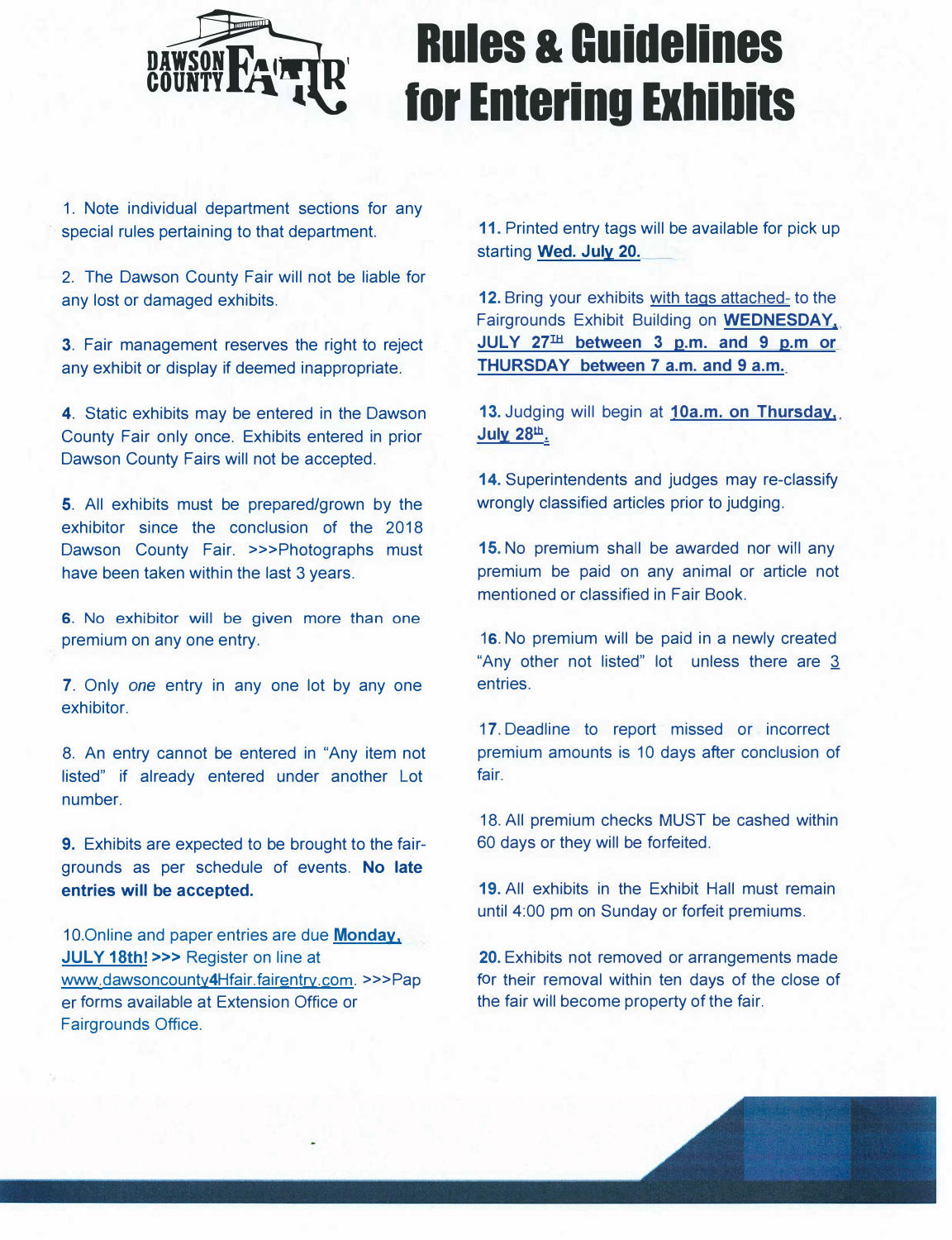

### **Rules & Guidelines tor Entering Exhibits**

#### **JUDGING INFORMATION**

**1.** The single judge system is the policy of the Dawson County Fair and in every case the judges will be selected with the utmost care. The management, however, reserves the right to substitute the three judge system should circumstances arise where it would prove of mutual benefit to the exhibitor.

**2.** The American Placing System is used for all judging, with exhibits ranked against one another and only one first place, one second place and one third place award in each class. One entry in a class/ lot does not necessarily warrant a first place.

**3.** When entries are judged by the *Danish System all will receive a placing, but this does* not mean that a blue ribbon must be awarded if there is no entry deserving of award.

**4.** Judges are instructed not to award prizes to any unworthy exhibits. It is the intention of management that no premium shall be given to any animal or articles that are undeserving. This rule must be strictly adhered to whether there be competition or not.

**5.** Classes in which only one exhibitor makes entries, the judge reserves the right to award only one premium and may at his/her discretion withhold any or all premiums where the animals or article is not worthy of award.

**6.** Specific Special Premium Awards will only be awarded if there are at least three exhibitors/ entries in that division/class/lot.

**7.** If there are no entries in a division/class/lot where there is a specific Special Premium Award assigned-- Judge or Superintendent must check with Fair Manager before awarding to a different division/class/lot. *{All Special Premium awards are sponsored by individuals/businesses-- some are insistent that they go to designated or area or ask that sponsor money is returned.)*

8. Judges may provide written comments on the back of the exhibit tags.

9. Decision of the judges are final. No appeal will be considered except in case of protest. All protests will be determined by the Fair Board and must be made in writing to the manager.

**10.** Protest against an award must be filed before 8 pm on the day of the award was given, and will be given due consideration by the Fair Board.

**11.** Direct criticism or interference with the judge, superintendents, other exhibitors, show officials before, during or after competitive event is prohibited. In the furtherance of their official duty, all superintendents, judges, and clerks shall be treated with courtesy, cooperation & respect, no person shall direct abusive or threatening conduct toward them. Any exhibitor who publicly expresses disapproval of the decision of the judges or who by an act of interference shall be quilty of conduct unbecoming an exhibitor, shall forfeit the premium and be excluded from further competition.